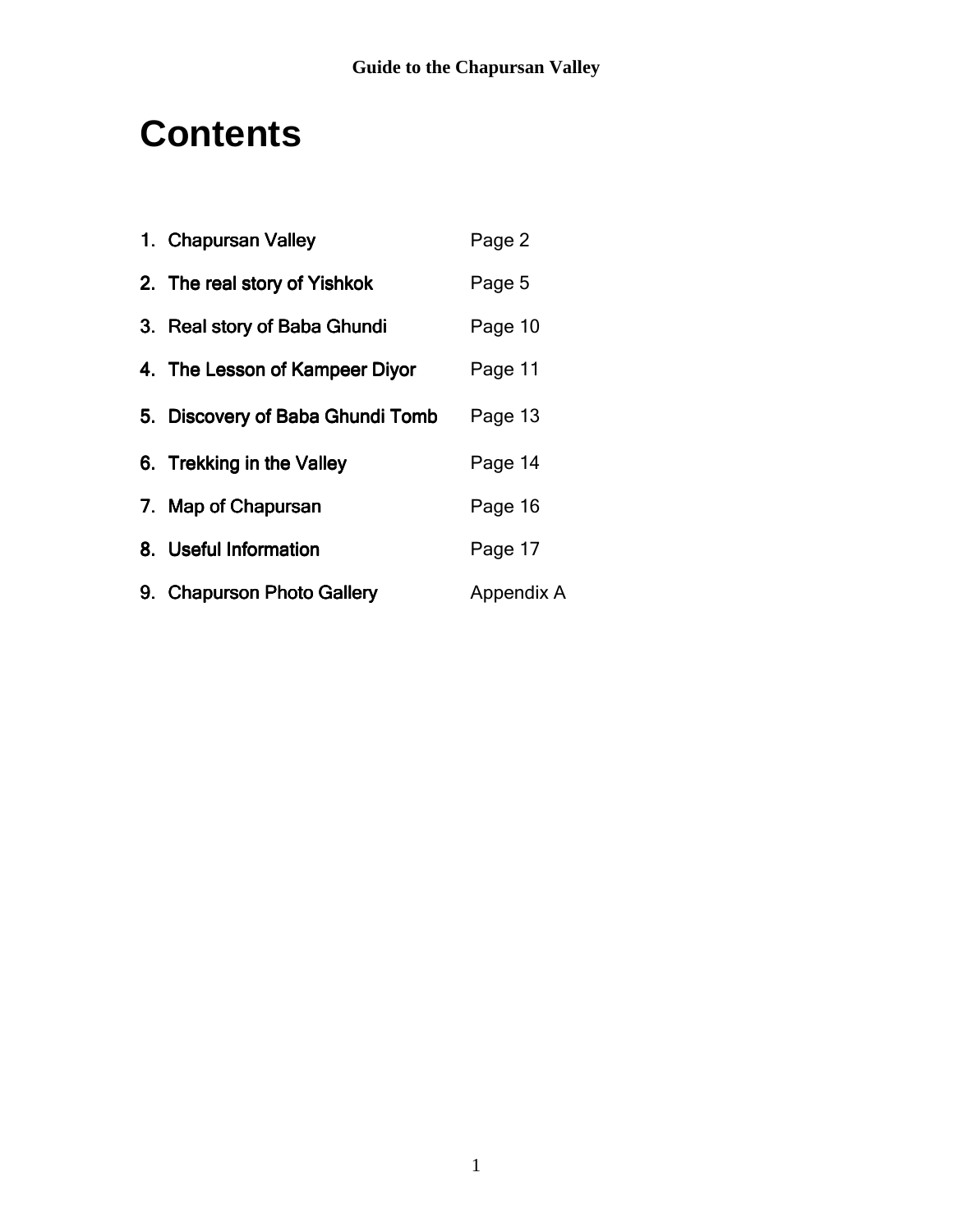# Welcome to Chapursan

Chapursan Valley is located west of Sost, running parallel to the Afghanistan border. The valley's exceptional beauty makes it a trekking paradise offering endless opportunities for exploration and relaxation. To get to Chapursan take the minibus or jeep to Sost. There are two public jeeps twice a day (leaving around 12pm and 4pm) to the valley. Please don't forget to bring your trekking food with you because there are no special shops in Chapursan.

## **The Chapursan Valley**



 $\bf{A}$  distant valley of Hunza that rises from 3000 to 4925 meters high above sea level and 72 kilometers in length along a narrow jeep road from the Karakorum Highway to Baba Ghundi (Shrine) in Pakistan Northern Areas. It starts from Sost and ends on the Irshad Pass which links Pakistan to Afghanistan via the Wakhan Corridor. It's around a 4 hour jeep ride from Sost to Baba Ghundi Ziarat (the tomb of an ancient saint who is

said to come from Ghund a place in north of Afghanistan). Though the valley is very narrow, it's still extremely interesting for tourists because of its high mountains, historical places and mysterious stories. Tourists come to visit special historical places and natural landscapes situated in the valley at different spots.

Leaving Sost (Pakistan China border trade centre), the road crosses a bridge on the KKH and turns to the left on the first non metallic link road into the high mountains. After 45 mins we reach the first village of Chapurson which is called Yarzrich. The vehicles that usually make this run are small sized 4x4 ones specially used for tourism. Before reaching Yazrich we come to Chapursan's first holy place called Punja Shah and near to this there are many symbols from ancient times.

Chapursan has a wealth of high snowcapped mountains, fresh water fountains, fresh cool air and attractive glaciers. The people are educated and friendly and live in 12 villages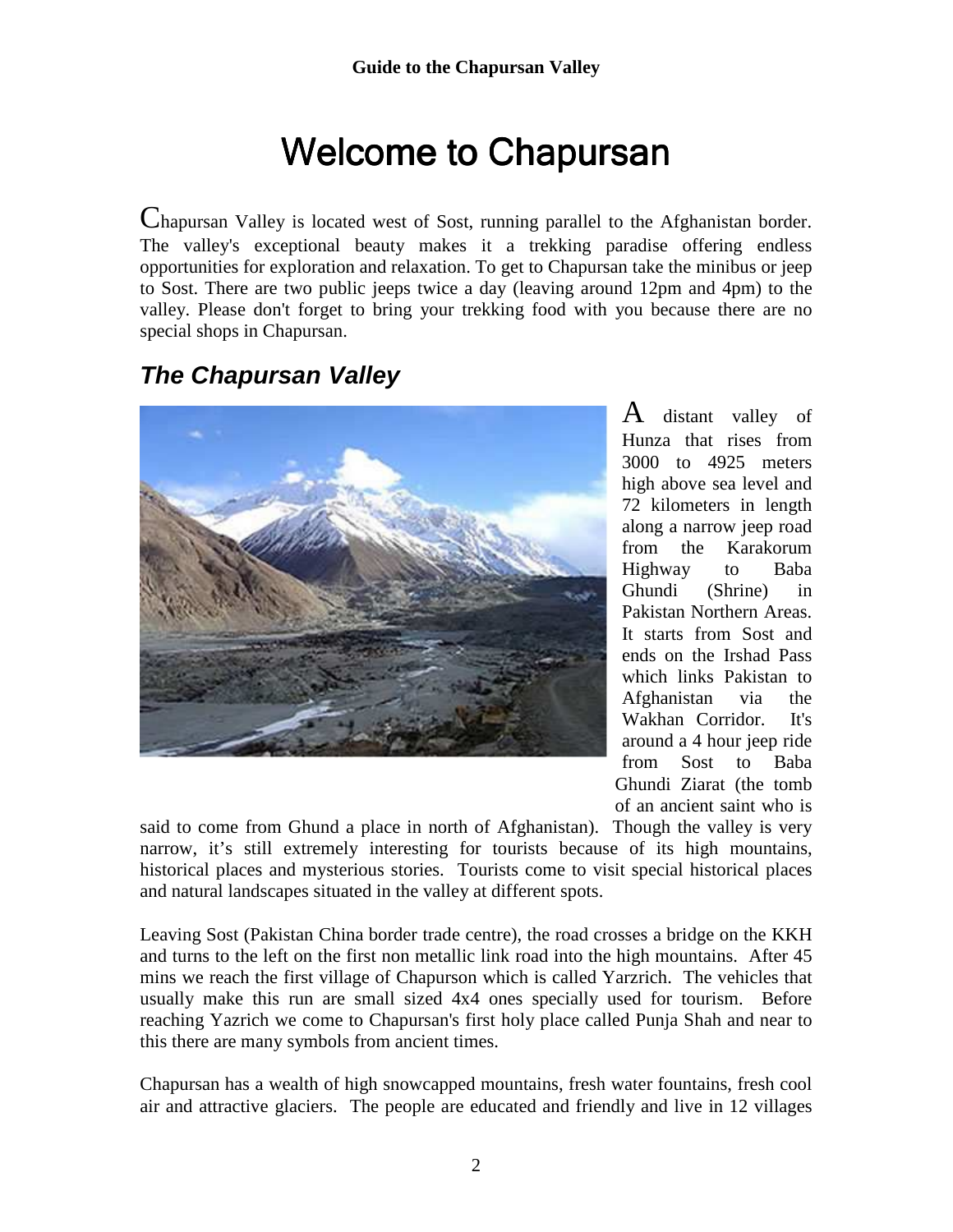spread throughout the valley. The population of Chapurson is about 4000 living in the following villages. Yarzrich is the first village of Chapursan when coming from Sost. Cundahail and Virkhun are famous meadows of this village and conifer trees are found here in abundance. Raminji is 3095 meters high above sea level on the upper side of the Chapursan link road. Lupghar is also a famous meadow here.

Kirmin (3100m) is the second village and consists of three small subordinate villages called (Aminabad, Rahimabad and Noorabad). Here are four small treks for Tourists on different meadows like Spandrin Sar which is surrounded by beautiful green pastures, rocks springs, fountains and high falls. The rocks are full of different kinds of minerals like quartz, coal, crystal and many more. There is much work for the geologist in these parts to discover more valuable minerals. This place is also especially attractive to wildlife. Though the meadow is considered to be used only for grazing one can find many different kinds of flowers of which some of the most famous are umber renown for its distinctive fragrance, Banafsha, Shadunbet, Sosan, Gul Morvoy etc...

This meadow is not only full of flowers but also of many useful herbs which can cure many diseases. Yet of all the herbs, the most famous is Chumuro which can be brewed as a tea. The beverage has an extremely pleasant aroma that appeals to both resident and visitor alike. Other herbs can also be brewed to cure many diseases known to afflict residents such as flu. They include Bozlanj, yinath (curable for jaundice), Naghurdum wosh (for eye treatment),



*A shepherd & his family in Yishkok meadow* 

Youm wosh, Mandirich, Nilterk and many others. However their importance to science is squandered every day as to this day no significant research has been made regarding the properties of these Himalayan herbs. Other meadows with the above mentioned qualities are Vuin Sue Qeer and both are regarded as special scenic spots for tourists.

The third village is Khill, which consists of two small villages. Here there is also a beautiful water fall across the river called Sumayar surrounded by greenery and beautiful pasture areas. The stream flows from the top of a nearby mountain called Khill-a-dur which welcomes the tourist into its lap. After walking some distance there is another attractive snowcapped peak and climbing spot for tourists along with a tributary glacier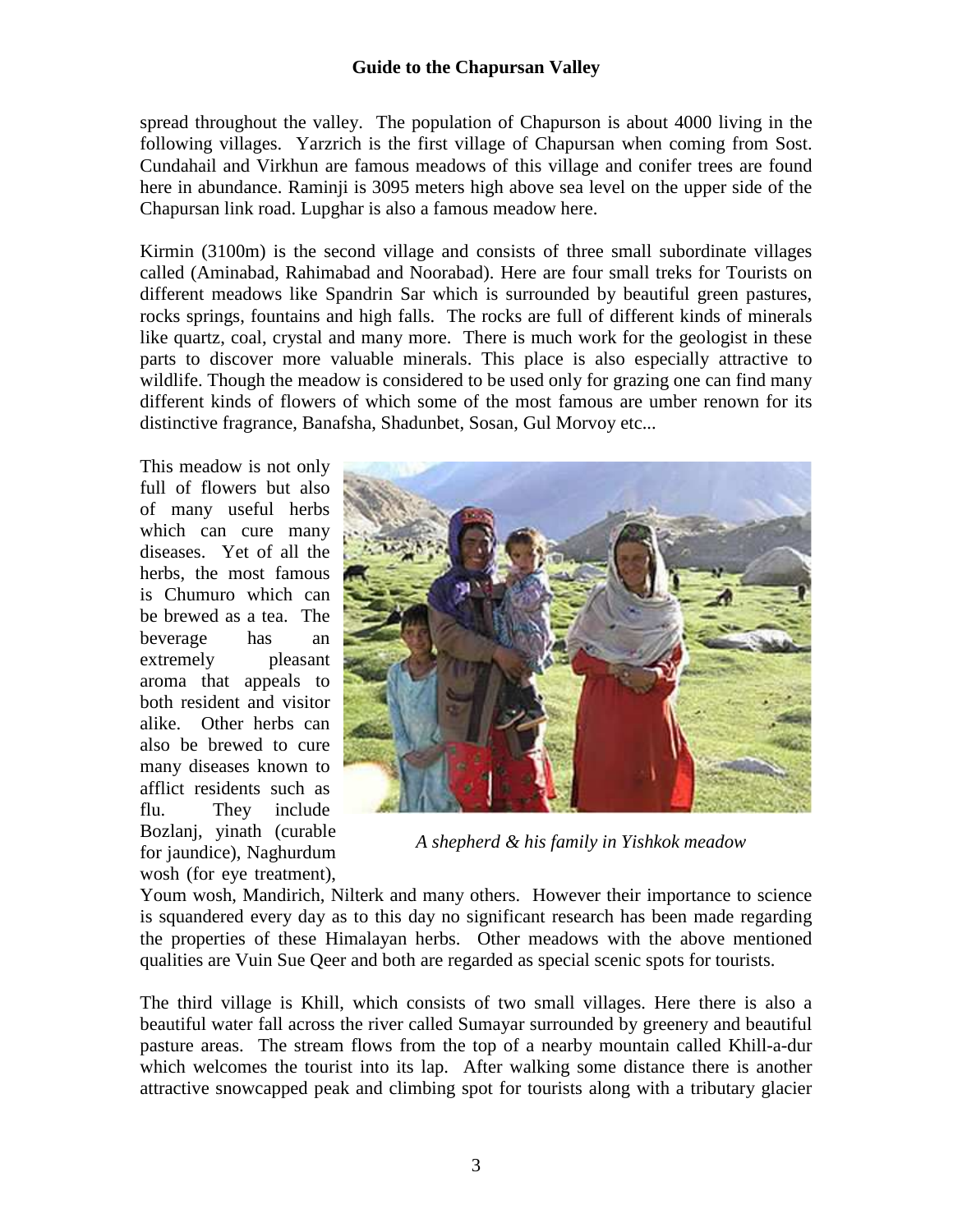which leads and connects to the Lupghar and Battura glacier which are encompassed by the same flowers, herbs & minerals mentioned earlier around Kirmin village.

Fourth is the vibrant village of Rashit whose heart-catching meadow is called Rashtigar. This eye-catching beauty spot is also a well-known peak for climbing. As pearl drops in a sea of beauty the villages of Chapursan extend it's entire length and from fifth to last the villages are Sherisubz, Ispenj, Shitmerg & Kampeer Diyor and finally the hamlet of Zood Khun. After the last village the meadow areas called Yishkok (3450m), begin which has a lengthy story which I would like to express to you in detail over the following pages. After Yishkok, Ruvai Lake follows and then Dankuth meadow and at last Babaghundi (4000m), the Tomb of the Saint.

#### People of Chapursan

The People of this valley are noble, mostly educated and employed in different Govt. Departments as well as in NGO's too. They are extremely hospitable to guests and are very hardworking.

#### Language

They speak only Wahki language, which is spoken in Wakhan (Afghanistan) Tajikistan and Kashgar (China). The language has a history of over 2500 years.



*Waterfall over the River at Rashit Village*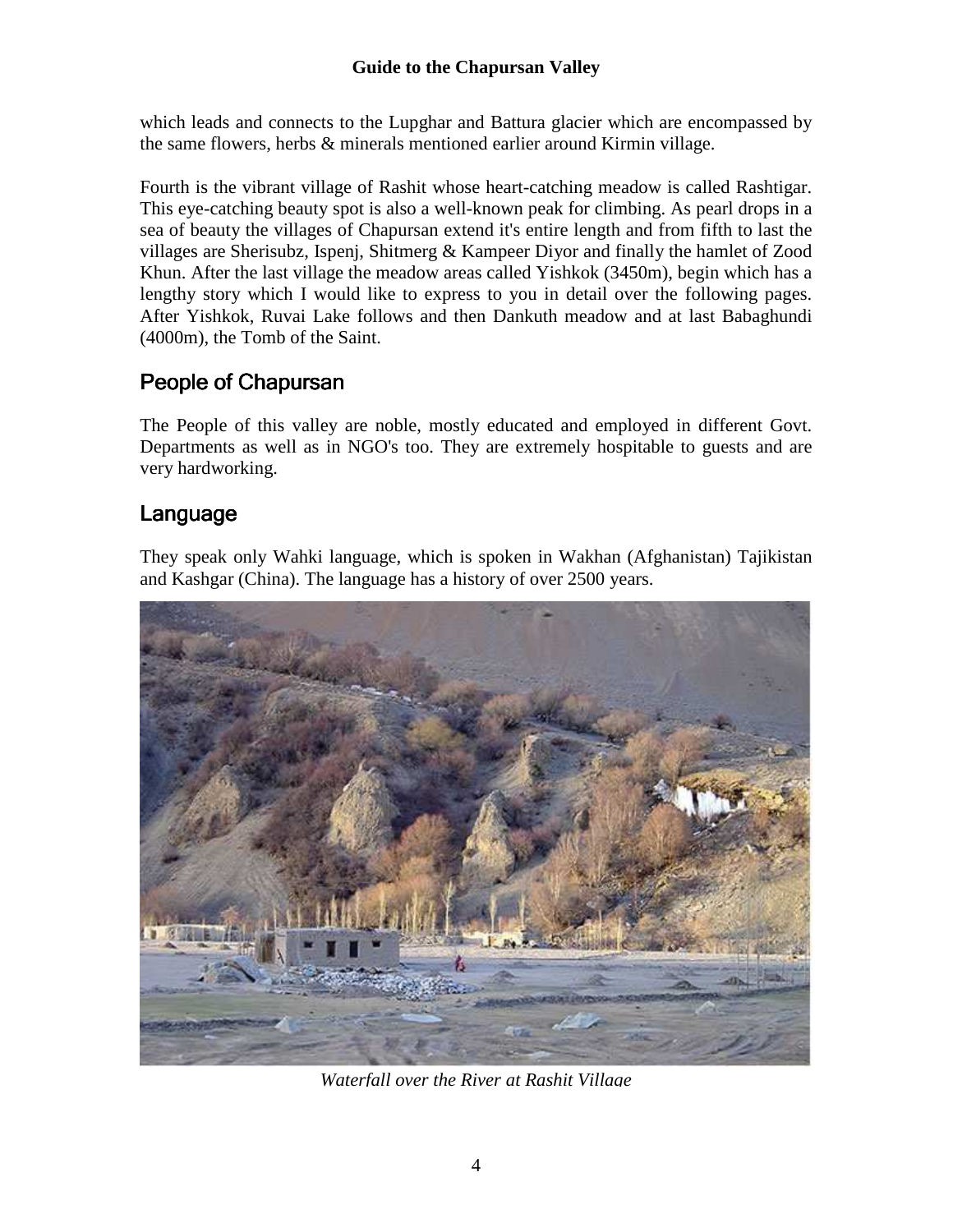

## **The Real Story of Yishkok Village**

*Parched Expanse of Ruva Lake beyond Ruva Hill* 

In ancient times there existed a village called Yishkok, the capital of Gojal. Of the two hundred households, a hundred householders lived in Khirga (tents used by Afghan people in place of a house and made from sheep's wool) and a hundred lived in houses. Professionally they were all farmers and earned a living off their cattle, yaks and other livestock including camels. They clothed themselves from their sheep's wool, made their own shoes from the hide of their yaks/cattle and ate a simple diet of meat and wheat chapatti (unleavened bread). Not only was the colony self reliant it was also protected by seven large Iron gates. This is especially astonishing considering they were a poor colony without a well developed economy. How did they prepare the gates? Where did the Iron come from? Who prepared the gates and how? As I think about this matter, it raises an interesting question in my mind. At that time there was no road to Yishok so from where could they carry such materials? Russia, Afghanistan, perhaps even China?

The people of Yish kok village were immoral and uncivilized just like the ancient people of Kampeer Diyor. They had little respect for others and through their bad culture committed many wrong doings.

Ruvai hill is a place on the west side and upward of Yishkok village. Once upon a time there was a big lake there that was very deep, (now there is not one drop to be seen). At that time a very big Dragon appeared in that large lake at the command of God. It had eight small heads and one large head and could speak like a human being. The dragon demanded food from the villagers but the people wouldn't to support it and so the dragon made a threat. If the villages do not feed it daily, the dragon will eat all of the people in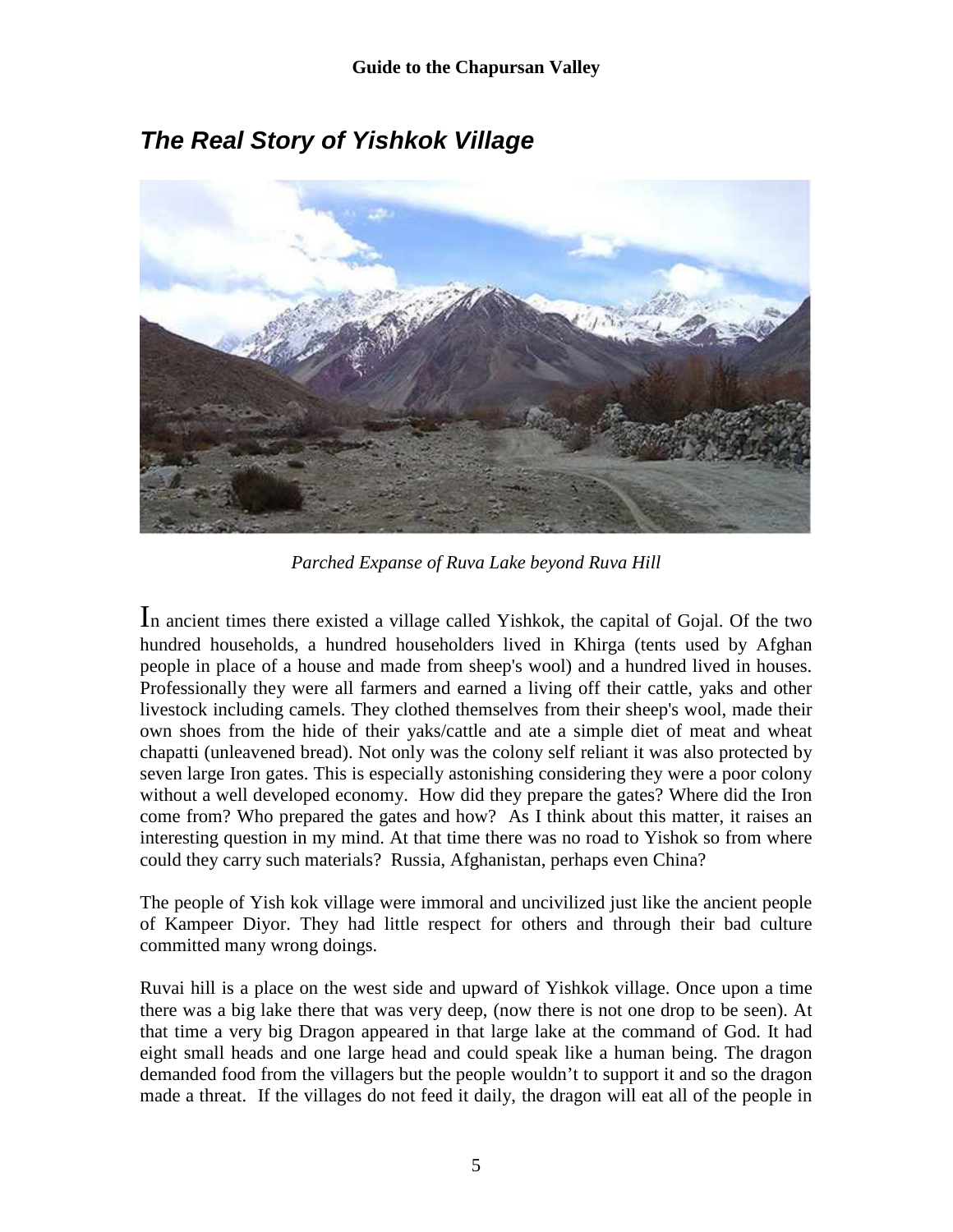one go so that no one is left. The villagers were being punished by God for their bad character and with no other choice they unwillingly agreed.

The Dragon's daily food was an immense burden on the village. Every day it demanded either one human being, a large sheep or goat, plus 40 kilograms of traditional ghee and over 200 chapattis. The Dragon had a fixed time for lunch daily and the villages always made sure that all the food was in one place well beforehand fearing that if they didn't the village would be eaten instead. The Yishkok villagers were very disappointed and extremely helpless during this crucial time. Each day a different household prepared the dragon's food and each day that household carted the food to the dragon's eating place for it's lunch.

One day the turn to feed the dragon fell on a house in which there were only three members, a husband, wife and their only daughter. The family was poor and unable to meet the full demands of the dragon. Both the husband and wife tried to decide which one of them should sacrifice themselves to the dragon, asthey couldn't bear to kill their only child. They talked silently so that their daughter could not hear. The Husband said to his wife that he will present himself as



*View over Yishkok Meadow* 

food for the Dragon, but his wife insisted that she will offer herself in front of the Dragon as food. Their daughter overheard their talking and said that only the offering of herself to the dragon would suffice. For the sake of her parents, the daughter could not bear to see either mother or father die and face a life in the orphanage. Moreover, her parents could always have more children in her place.

As her parents listened on, they strictly forbade their daughter from committing such a deed. How could they ever bear the loss of their only child? How could they ever bear her absence? Yet still the daughter insisted and faced with little choice, the little family made its way to the banks of the lake in readiness for the dragon's midday meal. There they fastened a sheep and left the little girl at the eating spot and returned home in deep grief and sorrow.

As the girl wallowed deep in thought, a young man suddenly appeared and asked the girl her purpose on this lonely spot. The girl told him that she was the only daughter of her parents and she was here to sacrifice herself to the dragon that lived in the lake, for if she did not, the whole village would be destroyed. The child then became anxious about the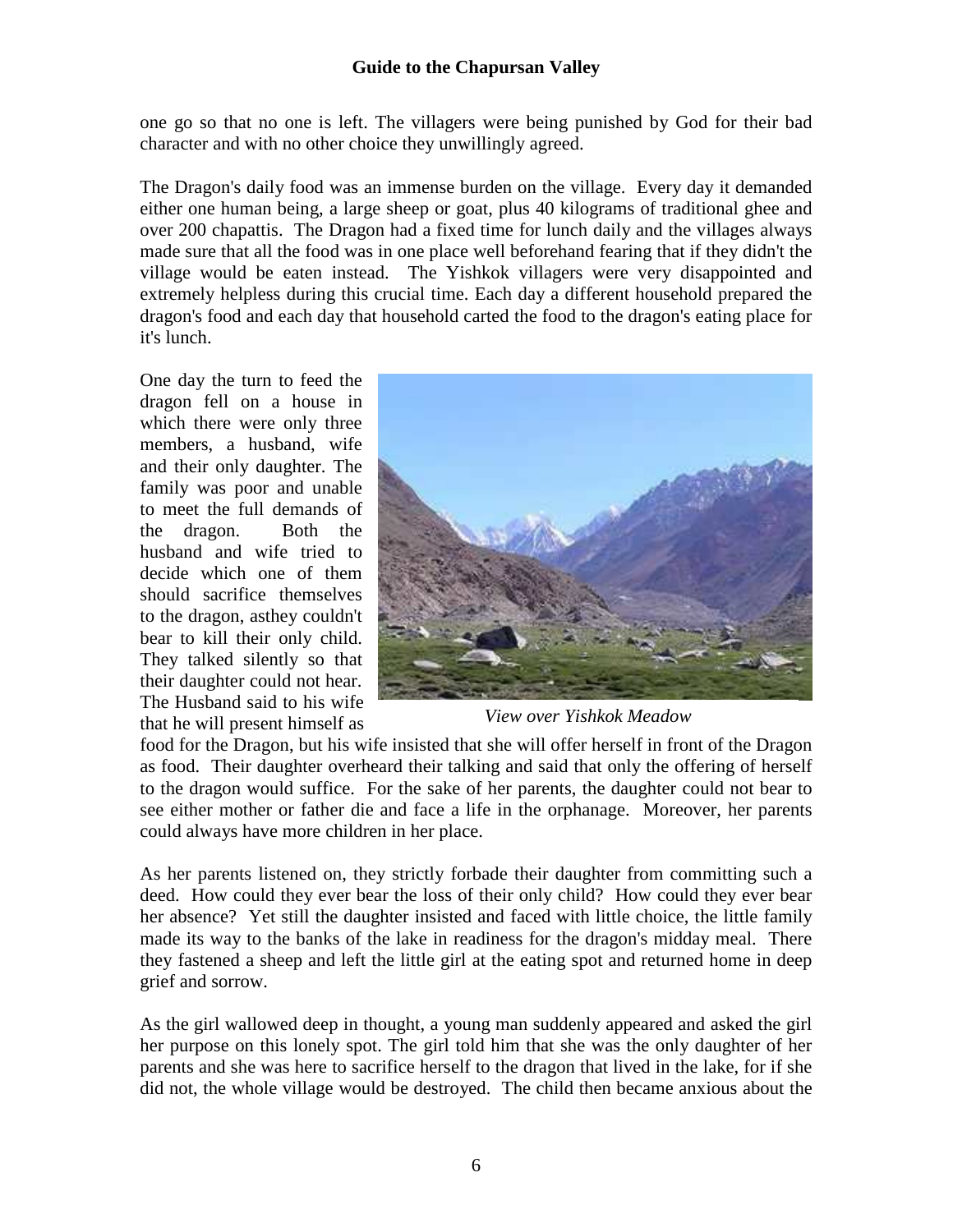safety of the young man and insisted he return from whence he came. The man listened intently and calming the child, lay his head in her lap for her to check for lice, as was the tradition at the time. As the Dragon's lunchtime approached, the waters of the lake began to writhe and fearful for the young man's safety, the young girl began to cry softly. Her tears woke the man who was deeply moved at the child's anguish. The child repeated that the dragon's dinner time had arrived and he must go quickly for his own safety.

Hearing these words the young man stood up and pulling his sword from its sheath, readied himself to battle the dragon. As the dragon's first head rose from the lake, the man lashed out and cut it off with a single stroke. The Dragon said "You've cut off only one head whereas I have eight more to come." "But," the man replied, "I have only used one sword and I still have eight more swords to come". One by one the Dragon brought its heads out of the lake and each time, the man cut them off with one stroke until finally the dragon was no more. The lake was red with the blood of the dead Dragon, and the dead body began to float on the surface.

Despite the weight, the young man took the dragon's big head on his little finger and placed on a big stone three times before resting it on the ground. It would normally take two men to pick up such a head. The man told the girl that when she returns to the village, many men would claim to be the dragon's killer, yet if he could repeat the actions of the young man at that moment, then he would be the true slayer. Then he gave his sword sheath to the girl and said, "Go back, and announce to the villagers that from today on you all are free from your difficulties and there will be no more problems to bother you in the future.". The girl returned to Yishkok village and as the young man had foretold, nobody believed her story. They claimed she was disobedient and they began to fear for their lives.



She told them about the incident but the people did not believe her. She took them with herself and went to the lake and showed them the dead body of the Dragon floating on the surface of water. Then as the man had predicted many men from the village claimed to be the dragon's slayer. So the girl told them that if any man could fit the sword into its sheath, then they were the true killer of the beast. Many men thus tried and all failed. Second, she told them to put the big head of the Dragon on the same stone thrice using only their little finger, which the man had done easily. Every one of them tried their best, but all of them failed. Even three men together could not lift the large head completely!

*On the road by Shida washk* As the claimers were trying to prove to be the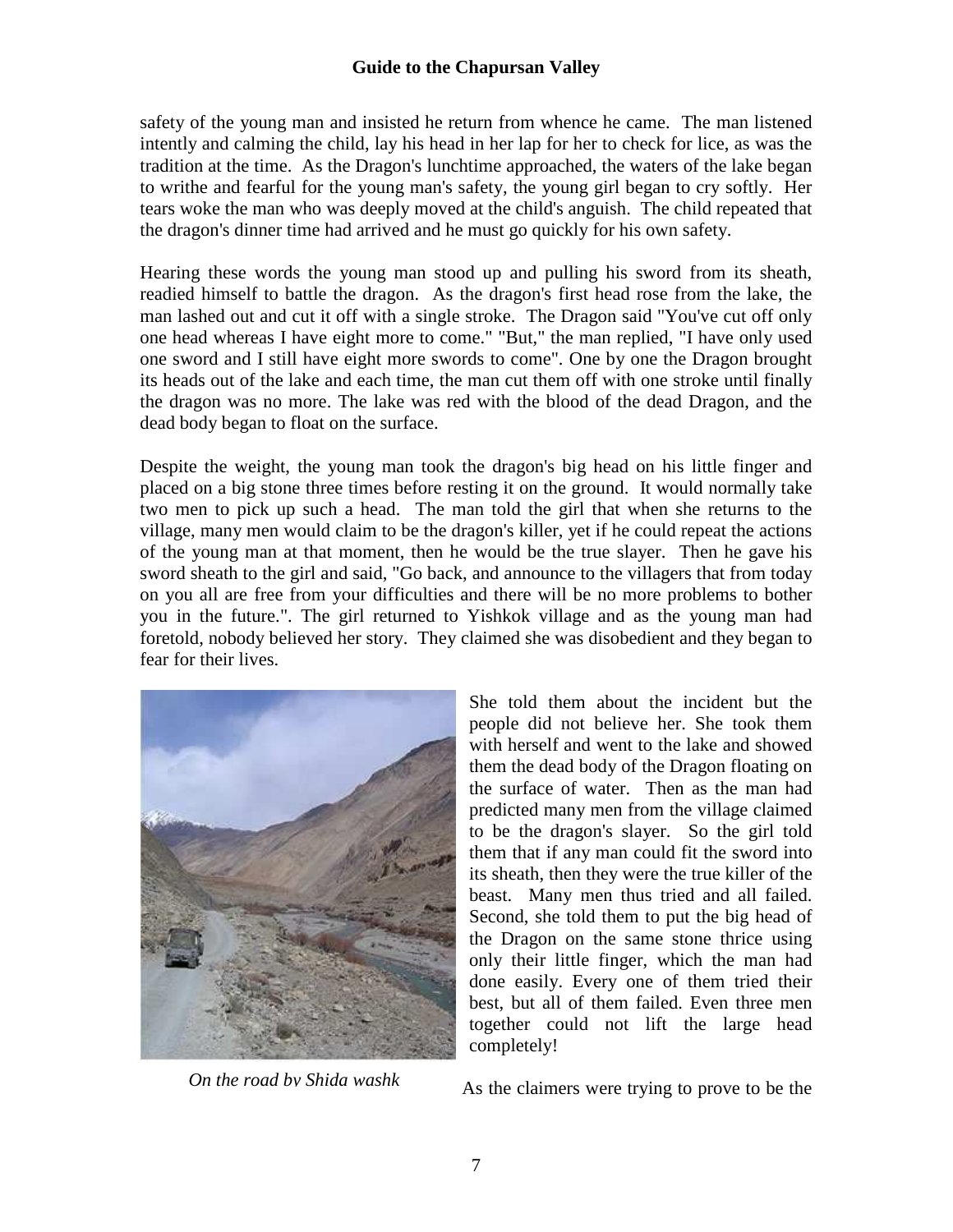killer besides the lake, the young man appeared and the girl identified him. Not only could the man fit his sword in the cover, but he was also able to easily raise the dragon's big head on his little finger and placeon the same stone three times before placing on the ground. Thus the second test was passed and the villagers were astonished. The man said to them, "this was your test and from today you are free. There will be no problems for you now. Go back, be gentle, remember God and give up your bad ways. If you experience any problems in the future, come to Ruvai (the hilly area west of Yishkok village) and say "Ya Ali." From then on the villages changed their ways and life prospered for a while.



*Kirmin Village about half way to Zood Khon* 

Many years later the villagers forgot their past difficulties and once again continued their bad ways. One day there was a marriage in a house and the villagers arranged for much music, dance and other immoral dues. That night the party reached a frenzy and with the lights turned off many of the men entertained immoral activities with the womenfolk at the party. As the lights switched back on, the men realised with horror that many of those womenfolk were in fact their close relations. One at the party remembered the saying of the young man on Ruvai Hill who had told the villagers to come to him in time of need. Yet was it true that a young man had killed the Dragon? Would he really come in times of trouble to Ruvai Hill if we shout "Ya Ali" from the hill-top? So off they set up to Ruvai hill to cry the man's name and test his words.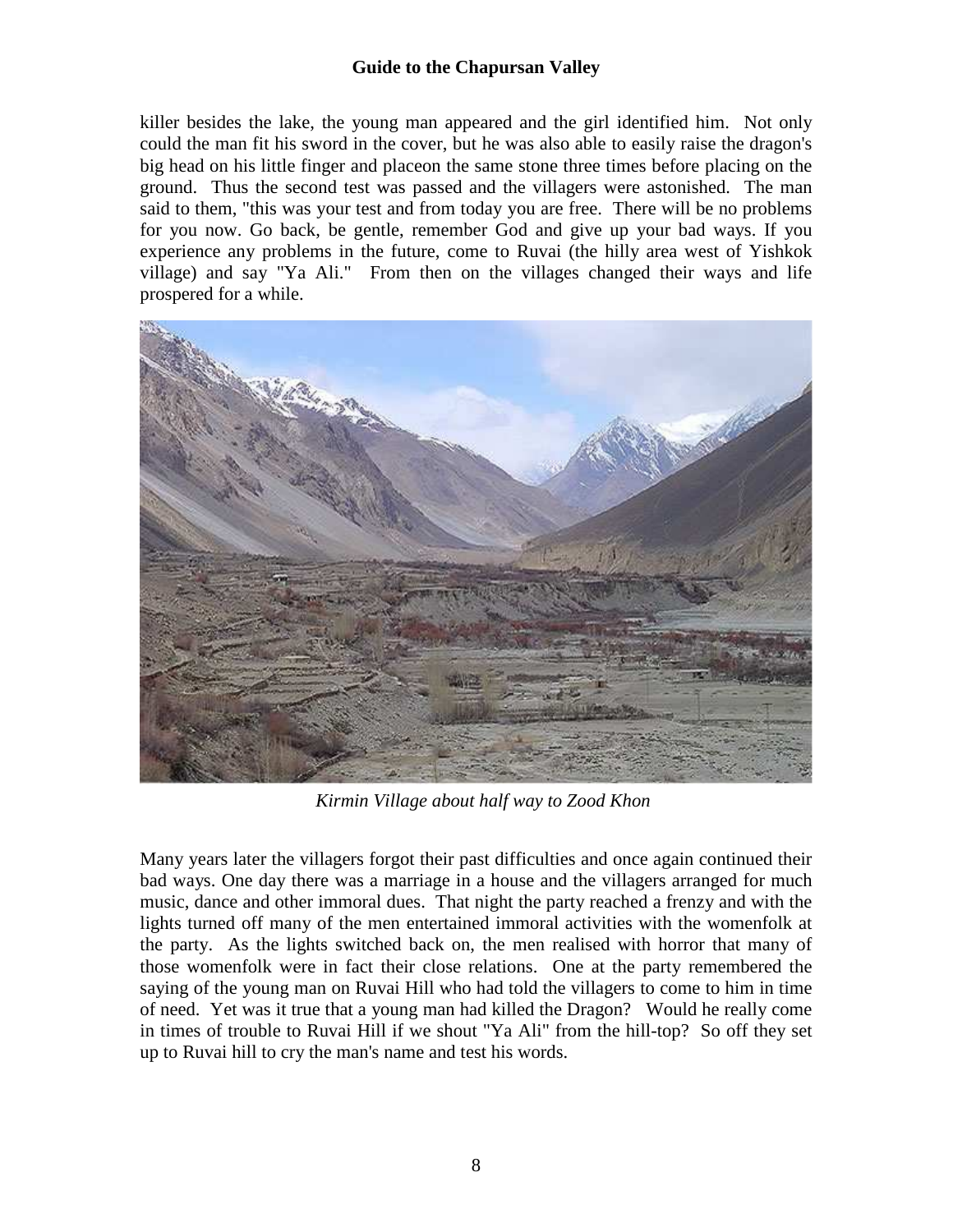As the people cried "Ya, Ali" a young man suddenly appeared amongst them riding on a white horse. He asked the reason of their problem. Not wishing to face embarrassment, the people insolently claimed that they were being attacked from down the valley. Thus, the young man set off to greet the attackers and prevent the danger only stopping for prayer at Sherisubz (present day Jamal Khan). To this day one can still see the impressions left by his feet, knees and elbows on the same stone and it is a well known holy place (or 'osthoon') in the valley. Further more, on the occasion of the death of any person in Chapursan, a beautiful light emits from the place and silently begins to travel towards the west side of the valley (e.g. towards Ispenj). For three days there afterwards children's weeping can be heard at this spot. Even more astonishing is that two years ago the owner of Rashit's village guest house saw a man with a white beard sitting at the same place.



*Chilinji Pass Nr. Present day Afghanistan* 

The man continued on to Kirmin village where he rested his horse and the site where he placed his horse's saddle is today a walled shrine. Eastwards the man headed towards Yarzrich and at Riship Jerav stream he left the blanket of his horse as a symbol for the future. Finally the man came to the head of the Chapursan valley (today's Sost), but he could see no sign of the people's enemy. Where he stopped the same man grasped a stone with three fingers and the symbol of that action is present there

today as a walled shrine called Punjab Shah (and from which oil exudes today). The man then travelled further on still to Irshad top through Yishkok to see whether attackers could reach the villagers from present day Afghanistan or Russia, but still no one was coming from that side.

When the man returned to Yishkok, he told the people that they were cunning, disobedient and dishonest and that the village must repent with it's destruction by a heavy storm. However not all the villagers were bad and there was one who did not share the habits of the rest of the village. Mr. Gulbast lived in Yishkok with his family and knew of the villager's bad ways. He did not attend the marriage at the house the previous night nor had any of his family members. One night later, the noble man had a dream in which a saintly man told him to shift his family to Dankoth, a small village higher up the valley. The saint warned Mr. Gulbast that Yishkok was about to be ruined by a mighty storm from beyond the Khunjerab. The following morning Gulbast awoke early to find his Yak, which usually grazed far in the mountains above, standing obediently outside his front door. His worst fears were confirmed and gathering his family members and belongings they moved to Dankoth village as the first black clouds swirled overhead. As the family reached Ruvai hill the first rains quickly turned into a violent storm and many of the nobleman's cattle perished along the way. After reaching Dankoth, the nobleman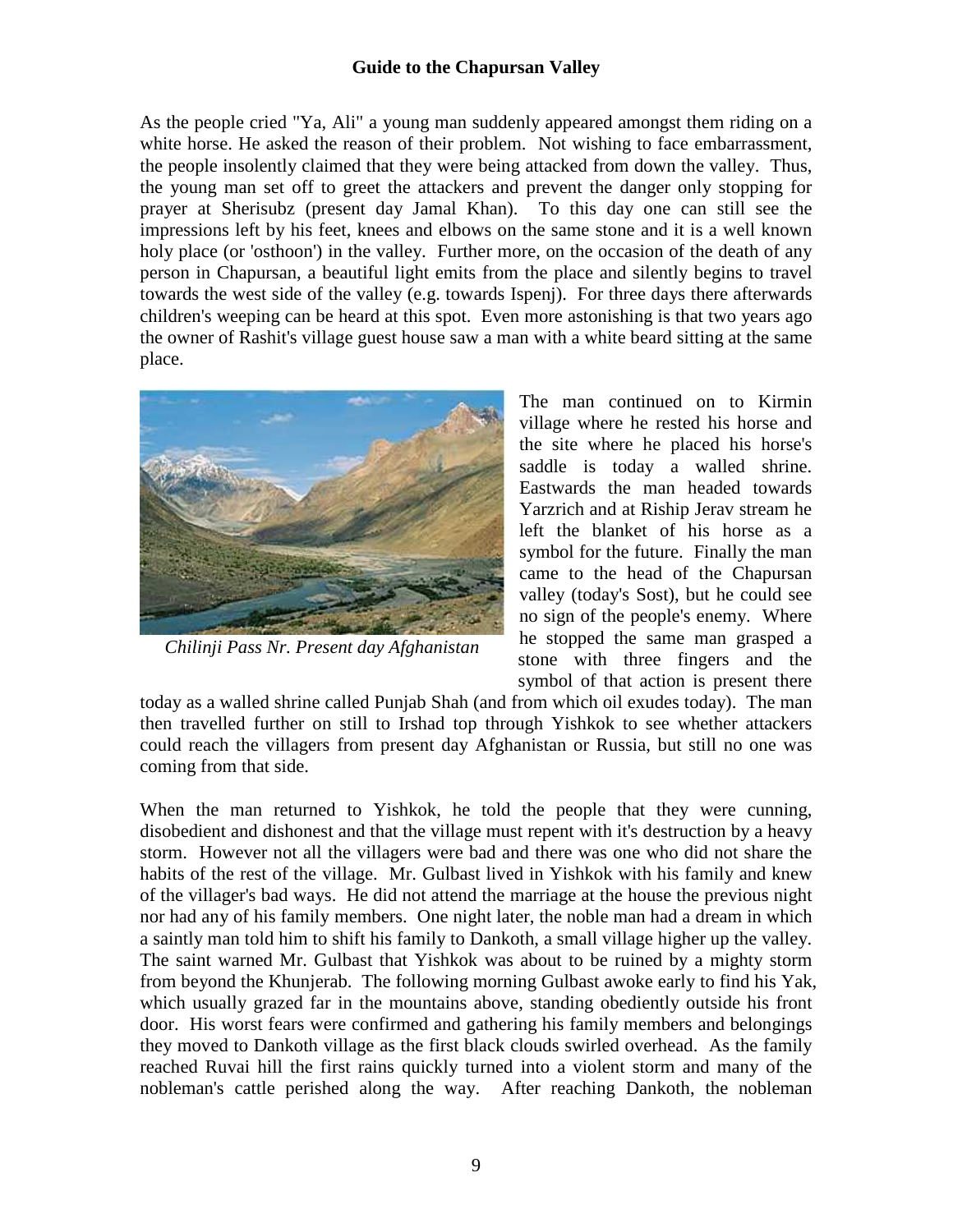returned to Yishkok village but as he reached Ruvai, nothing of the village remained and only a huge lake stood in its place.

To this day, Punjab Shah is still a pilgrimage site and a lesson for all those people who wish to test the fate of the people of Yishkok village.

## **The Real Story of Baba Ghundi Ziarat**

This history is originally written in the Persian language and is today in possession of the son's of the late Caliph Adil Baig one of the most famous ed

Baba Ghundi was a venerable and religious preceptor from Ghund in Northern Afghanistan. Despite his youth, the Baba had many pupils and one day he set out on a journey across today's North Pakistan into the Chapursan valley, with an elderly student and the man's two sons. Their luggage was loaded on a simple camel.

They began their journey from their home town in Ghund and reached at Punja (in Afghanistan) where they stayed at the home of the Mir & Pir of Punja whose name was Shah Qanbar-i- Aftab. They remained in the Mir's home for 15 days and Baba became engaged to the Mir's daughter. The Pir-i-Punja arranged their marriage and gave them a white camel, two yambus (the most precious ornament or stone) and many other things in stipend to her daughter before seeing them off on their journey.



*Baba Ghundi Ziart (tomb)* 

After many days travel through Puthukh and Sarhad (Northern Afghanistan) the tiny caravan eventually reached Istiman at the beginning of Chapursan. Without warning, Baba Ghundi fell into a deep fever and told his distraught followers he was departing this earth for an eternity of peace. Within half an hour Baba's wife, also lost her life due to the unbearable grief of her beloved husband's departure. Before his death, Baba instructed his followers to bury both he and his wife in the same grave, together with one Yambu. He also entrusted them to carry the rest of his belongings back to the Mir of Punja to relate what had happened. Thus all the Baba's requirements were fulfilled by the elderly devotee and his two sons.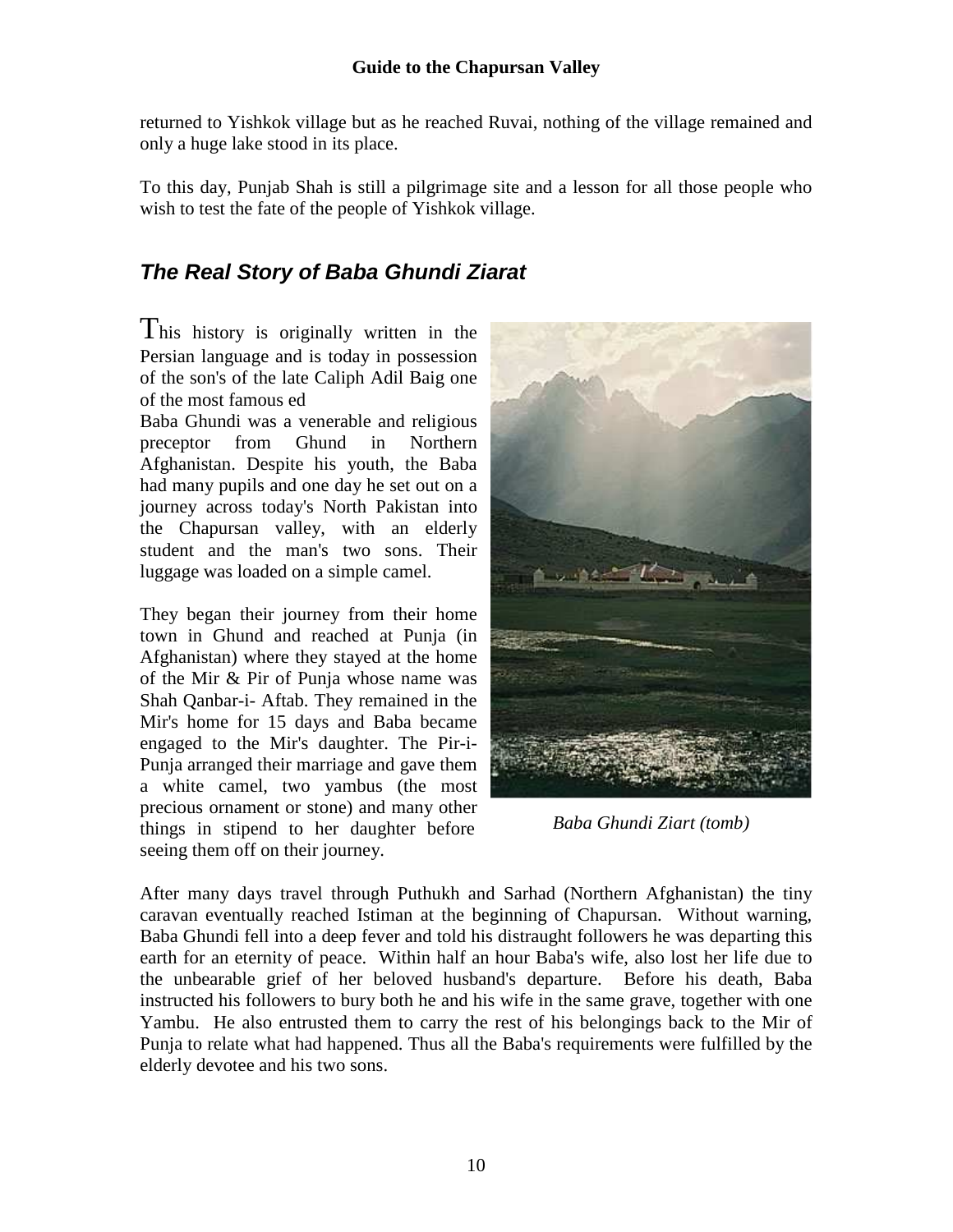After the burial of both Baba Ghundi and his wife the man and his sons set off back to Afghanistan. Along the way the old man fell sick through old age and told his sons he was dying. He then entrusted them to complete the journey and to bury his body in the manner he described. In the final days of the old man's life, the sons cared for their father and on the fateful night that the old man died, the elder son disappeared. Within time he returned in great sorrow and told his younger brother how he had stolen the luggage and the white camel that night and in his folly had lost both in the nearby river whilst crossing.

Before their father had died, he had instructed both sons to load his body on their remaining camel and to bury it wherever the beast lay down along the way. Thus the next morning the two brothers set off. At the place of present day Puthukh, the camel suddenly lay down and the old man's body was buried in a spot that some say is still visible to this day.

After the burial the sons continued their grief stricken way back to the Mir of Punja and related all that happened. They expressed their sorrow at the loss



*Chillinji Pass Nr. Baba Gundi's tomb* 

of the Baba's items for which the Pir and Mir forgave them and the sons returned home to Ghundi. Thus was told the true tale of Baba Ghundi.

#### **The Lesson of Kampeer Diyor**

Kampeer Diyor is a small village (Kampeer means 'old woman' Diyor means 'village') situated in Shitmerg the second to last village while traveling from Sost to Chapursan. This is a real story dating from a previous time when the people who lived here were carefree, irresponsible and life was easy. The people had wealth and every thing was available to them. But there also lived one old woman in the village who was very poor and lived in a cave (which still exists to this day). She had only one black Sheep whose milk was the only source of her living. The other inhabitants of this small village were very cruel and had no any idea of humanity or education. Their occupation was farming. They didn't know how to respect people and how to care for a guest nor did even the honour of their women. They neglected others and their ways were selfish concerned only with their enjoyment particularly during weddings.

One night an old man appeared and with a curved stick in his hand went from door to door in the village asking for a little food to eat. The villagers treated the old man cruelly. Some laughed at his poorness, others scolded him whilst still others spat on him and pushed him away from their doors. The Saint continued to visit until at last he reached the cave of Bedah who was present in her home. Bedah was shocked to find the fellow in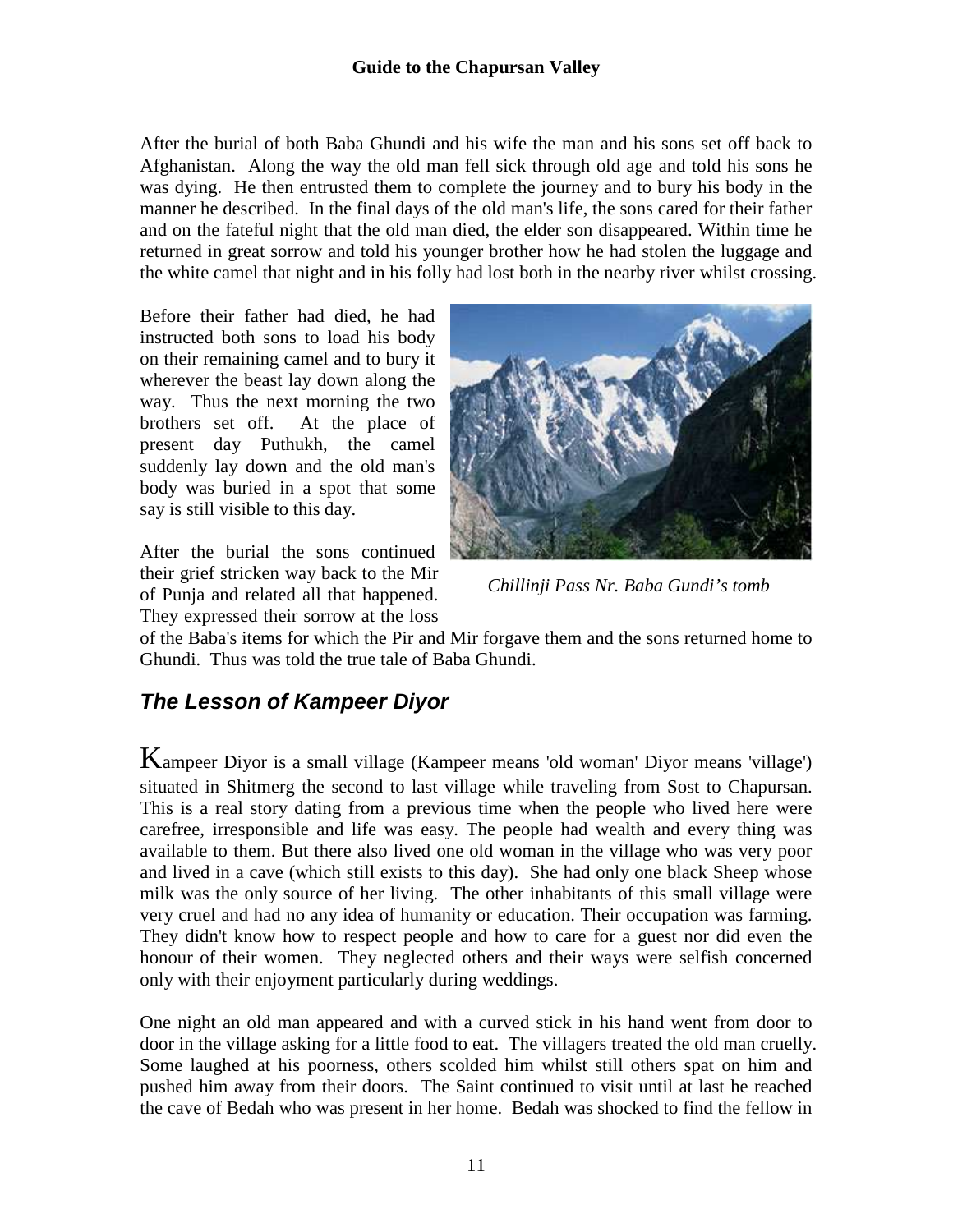such condition and she exclaimed "Oh! My dear father, who are you? How did you come to my poor house? I have nothing especial in my house to serve you, I have only a black Sheep giving me a little milk and this broken pot in which I boil the little milk I have to live." Despite this, Bedah offered the little milk she had in the broken pot to the saint who was deeply touched by her generosity. Lowering his curved stick, the saint touched it to the broken pot and magically the post changed into a new one filled to the brim with milk.

While thanking the old woman he said, "I know that you have many household things in your home and in those of your neighbours. By noon tomorrow, bring all your belongings back to your home and climb with them to the high area above the village to behold the fate of all in this village except you. Bedah started collecting all her pots and other household things from the other houses. While bringing back all the materials she forgot her sieve in a house of her neighbour.

The next day at noon, Bedah climbed to the high area above her village (where our religious prayer hall is built today) and she sat waiting of the foretold event. At exactly noontime the old man suddenly appeared from a nearby ravine and touching his stick to the brook a heavy storm followed behind him. Bedah looked on in astonishment as the storm followed the old man whereever he went stopping where he stopped and continuing whereever he walked. The flood waters began to rise and Bedah's sieve appeared on the surface near the old man. With a flick of his crook, he whisked the utensil towards Bedah who gratefully picked it up. Gradually, the entire village sank under the heavy storm waters. Local people tell that for seven years after the storm the cries of the dying villagers could still be heard in that spot.

My (the writer's) uncle Sheikh Hassan says that when he was kid looking for cattle he was playing with friends when suddenly he saw a hole like a house chimney, similar to how we build our traditional house roofs these days. Although he couldn't see inside it because it was too dark he clearly identified that it could only be a house of that time. He threw stones down the hole and heard the sounds of clanking iron pots as the stones met their marks. He was only a child and afraid of that unseen event, he hurried back to his uncle's house to tell about his discovery. He later returned with his Uncle Azamat Shah to rediscover the home there but they searched and searched in vain and try as they might, they couldn't find the hole again. Disappointingly they returned home and though my uncle has searched there many times since, he hasn't able to find the ancient dwelling.

According to our belief it is in possession of Giants and Ferries. There are many places in our area where people from antiquity have hidden riches in unapproachable places that attackers couldn't reach or find. In previous times many attackers used to attack this valley's population from the different parts of nearby countries like Russia, China and Afghanistan . You know that there was never any harmony, unity and peace within those peoples.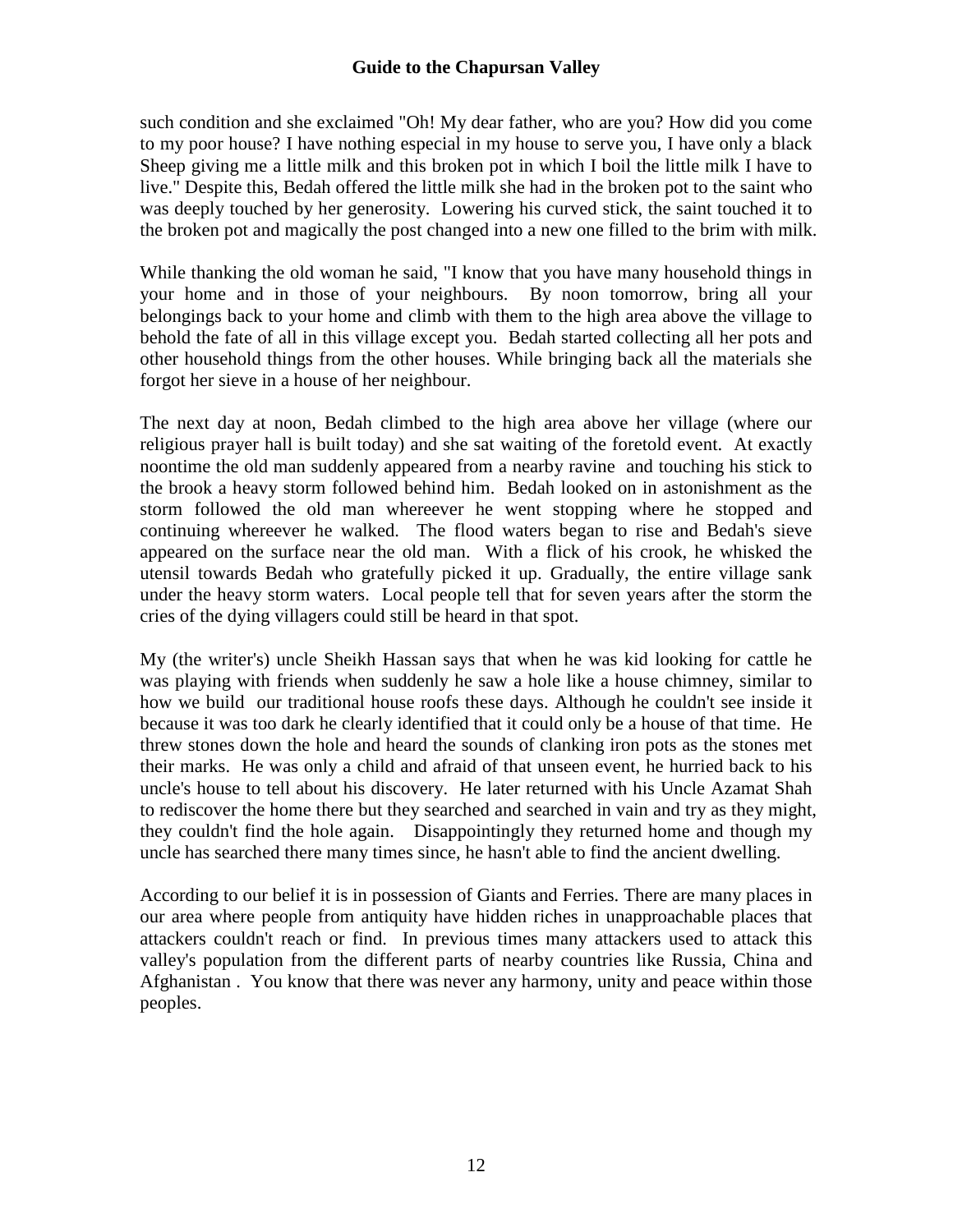### **Discovery of the Tomb Baba Ghundi**

In previous times warfare was common to this area and attackers from neighbouring countries like Afghanistan, Russia and China were often invading each other. Thus every state vouched for their own safety and stationed soldiers on all their borders. So it was that the state of Hunza stationed two soldiers at Ziarat Post on its Afghan border. One of the solders was called Khurram Shah.



*Ice formation on Yishkok Glacier* 

Both soldiers were on duty one day near the Ziarat (tomb) when suddenly they saw a lame wolf walking from the Western side of Baba Ghundi whilst all the way barking. It was a Wednesday, and when it reached near the graveyard it started walking around a special grave seven times continuing to bark. As it cleared its last round it continued its walk towards the east. When it reached the pasture area, from the same

grave the soldiers heard a voice say to the wolf "go I have given

you the eleven Sheep of Shursing there at Hindi (Hunza). You will get your food there on Thursday." The two soldiers were very surprised and identified the same grave.

They decided to confirm what they had seen that day and one of them travelled back to Hunza (Hindi). After four days the soldier reached Ganish in Hunza and took rest for some while. Whilst resting, he overheard locals tell that on Thursday eleven sheep of Sharsing were eaten by a lame wolf. When the Mir of Hunza heard this tale from the soldier, he came to the Ziarat and ordered his workers to build the tomb in a specific way over the sight of the grave. The workers built the tomb and successful Mirs continued to visit the sight and maintain it. After the breakup of Hunza state, the people of Chapursan continued to maintain the tomb and even today many people still make a pilgrimage to the tomb to pay their respects.

Today it is clear that the same tomb is sacred. After many years it has been confirmed that Baba Ghundi (saint) whose name was Muhammad Baqir, had indeed come from Ghund and died here, buried by his believer. The Journey of Baba Ghundi is also written in the Persian language and the book is presently in Afghanistan in possession of the children of the late Caliph Adil Baig. Thus the shrine of Baba Ghundi was discovered by the lame wolf.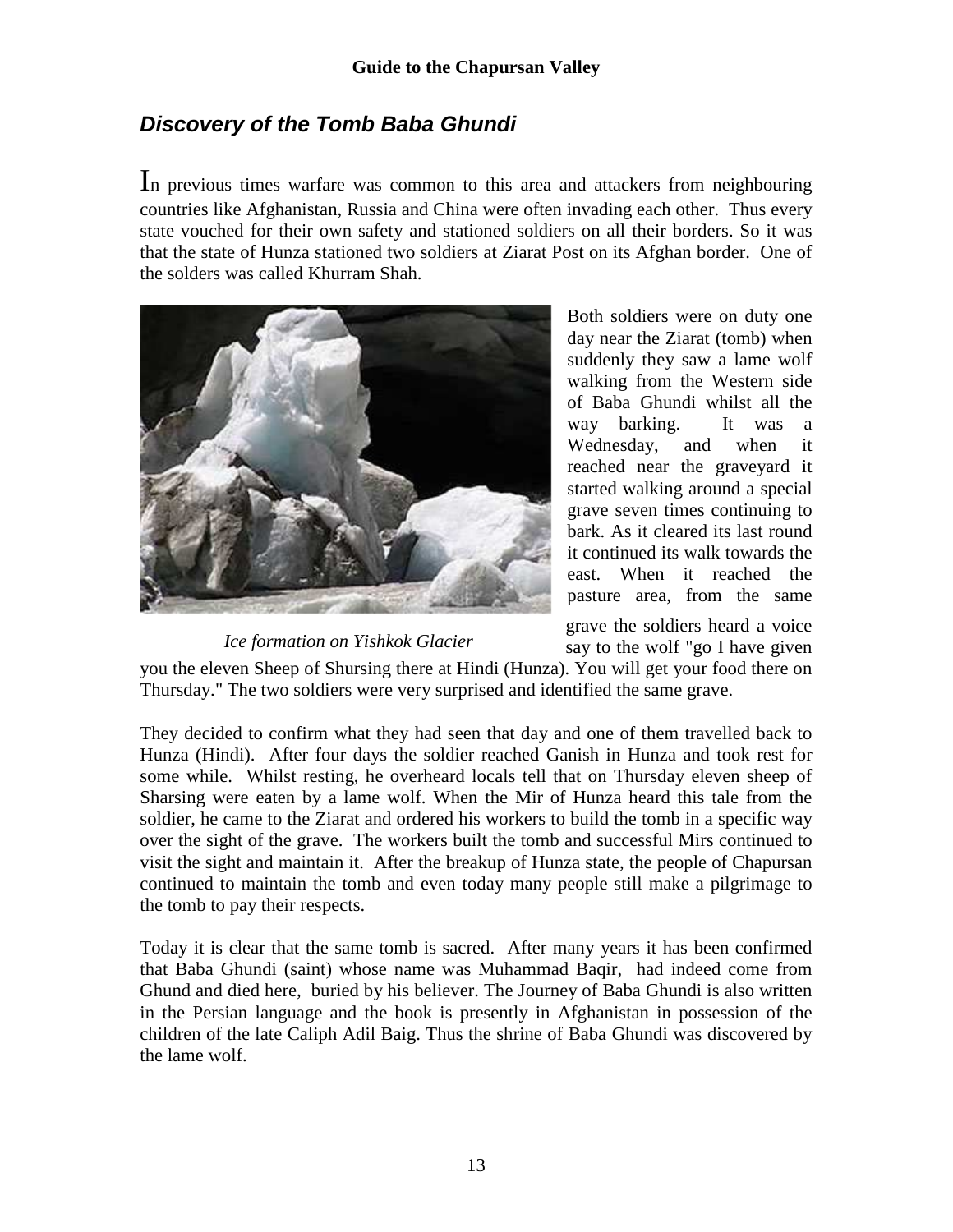### **Trekking in the Valley**



Here are some suggestions for treks in the Chapursan area. Please contact the local guides as they will give you their best services. Here are some easy day hikes, others involve glacier crossings, horses or yaks. For any questions please ask the local guides and feel free to let them know if you are interested in anything specific.

*Suspension Bridge at Dokin Yishkok* 

## **Kirmin Pass**

(2-3 days) Junction of Pamir & Karakoram, see "Silkroad." Possible in 3 days and 2 nights. Visit Vuin Sar see Klik and Mintika and Sue Qeer, a beautiful fresh water lake and wildlife, connected with Misgar and Qalandarchi fort.

#### **Spandrin Sar, Khrid Sar, Sekr Peak behind Goz and Kirmin Dur**

(3 days and 2 nights) Behind Shikore Goz you will find many herbs and flowers and see a beautiful Peak called Sekr Peak which is unexplored to this day and unique in the area. Kirmin Dur is connected with Khill Dur and is a very interesting trek with tremendous wildlife.

#### **Khill Dur, Sumayar, Mashthin**

(2 days and 2 nights) High peak (unexplored). Khill Dur is connected with Lupgar and it's interest lies in its abundant wildlife and good pasture area. Sumayar and Mashthin are both easy to reach with nice camping and waterfalls.

#### **Rashthigar (meadow) and Rashthigar Peak**

(2 days 1 night) An unexplored Peak covered with snow for twelve months and a holy point (osthoon) for local people. Here an oil exuding stone exists, which when lit remains bright all night. Rashthigar meadow is connected with Lupgar Meadow and is an incredibly beautiful place.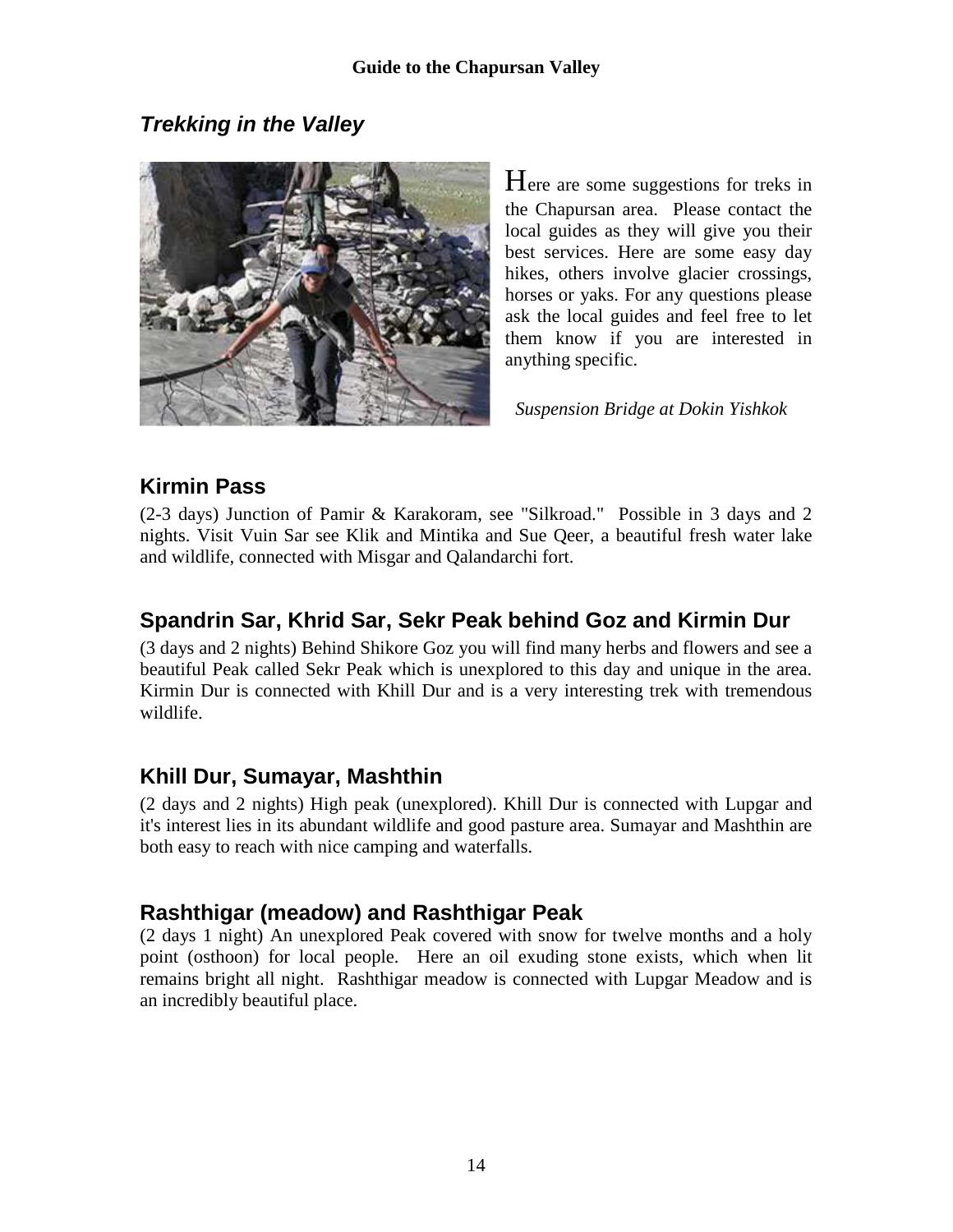#### **Jui Sam & Yishkok**

(Easy, nice camping) Start from Zood Khon to explore the nearby lake and swimming or fishing. Be sure to visit Yishkok glacier to see Chapurson's highest mountain.

### **Access to Baba Ghundi**

(3.5hrs from Yishkok) Easy walk along a jeep road to see the shrine of Baba Ghundi and Dragon lake. Along the way meet shepherds and Kyrgyz coming down from Afghanistan to trade. Baba Ghundi makes a great base for other small explorations in the area. You can alternatively reach Baba Ghundi by Jeep (45 min) or trek along the opposite side of the road (beautiful camping).

#### **Baba Ghundi to Kuz Sar**

(Moderate, unexplored) Camping out on a glacier with views of the Pamir mountains, Kuz Sar Peak and more.

#### **Pamiri**

(Easy, reach by Yak) Visit Chapurson's favorite high point which is especially nice in June through September with many flowers, wildlife and multi-colored mountains. Experience Wakhi hospitality and a shepherd's life!

## **Irshad Vuin**

(Moderate/strenuous, reach by horse) This 4925m Pass marks the border with Afghanistan in the Wakhan Corridor, with an incredible variety of scenery, multi-hued mountains and Kyrgyz traders.

#### **Ghulam Ali's Pass**

(Moderate/strenuous, unexplored) Experience the Red canyon, glacier crossing, natural stone bridge and view the Afghan Pamirs at the end of it all.

#### **Lupgar Pir Pass**

(Moderate) Cross a glacier, summit the Lupgar Pir Pass (5190) and trek from Yishkok to Raminji to see two famous snowy Peaks: Saker Sar and another at Lupgar Sar.

#### **Zood Khon Pass to Misgar Valley**

(Moderate) Enjoy the view on Yishkok Glacier and Dilisang Sar Peak during your crossing from one valley into the next. It's possible to extend the trek to see Mintaka Pass (Chinese border).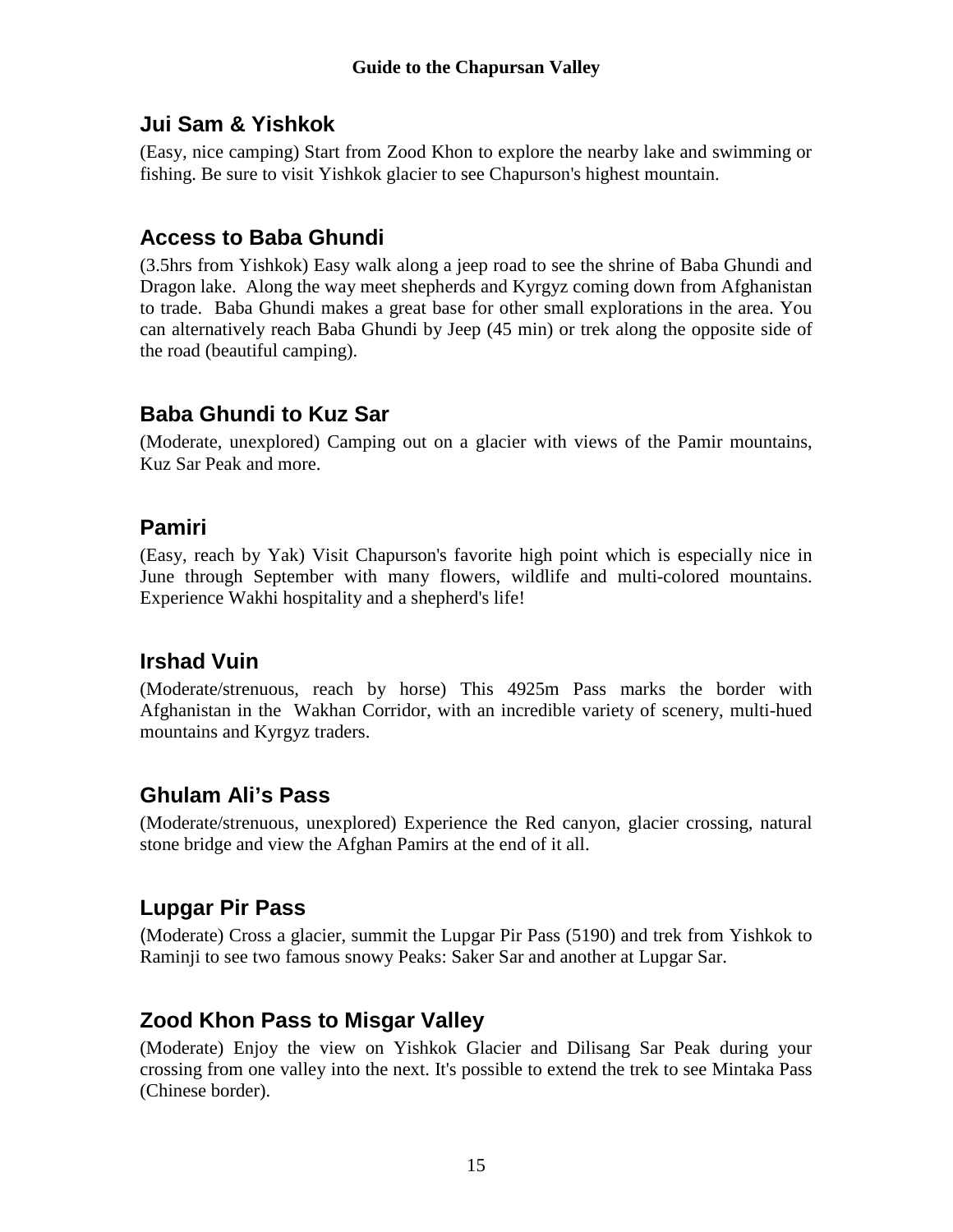## **Chilinj An**

(Strenuous, reach by yak) Dare a glacial crossing with ropes, experience stunning views and see Karambar Lake & Valley during your crossing from Gojal to Chitral.

### **Yuksh Goz**

(Strenuous, technical) Trek opened in 2001 takes 12-15 days. Cross a glacier with ropes and trek from Chapurson to Passu via the Batua Glacier which is rarely visited and an excellent chance to see wildlife.

## **Special Treks**

*Rent a Yak* (Yaks will be used to transport your luggage). *Go by Horse* (Either ride yourself or use horses to transport luggage). *Women with women* (Trek to the high pastures with Wahki women). *Explore new passes* (many unclimbed and unnamed peaks).

# **Map of Chapursan Valley**